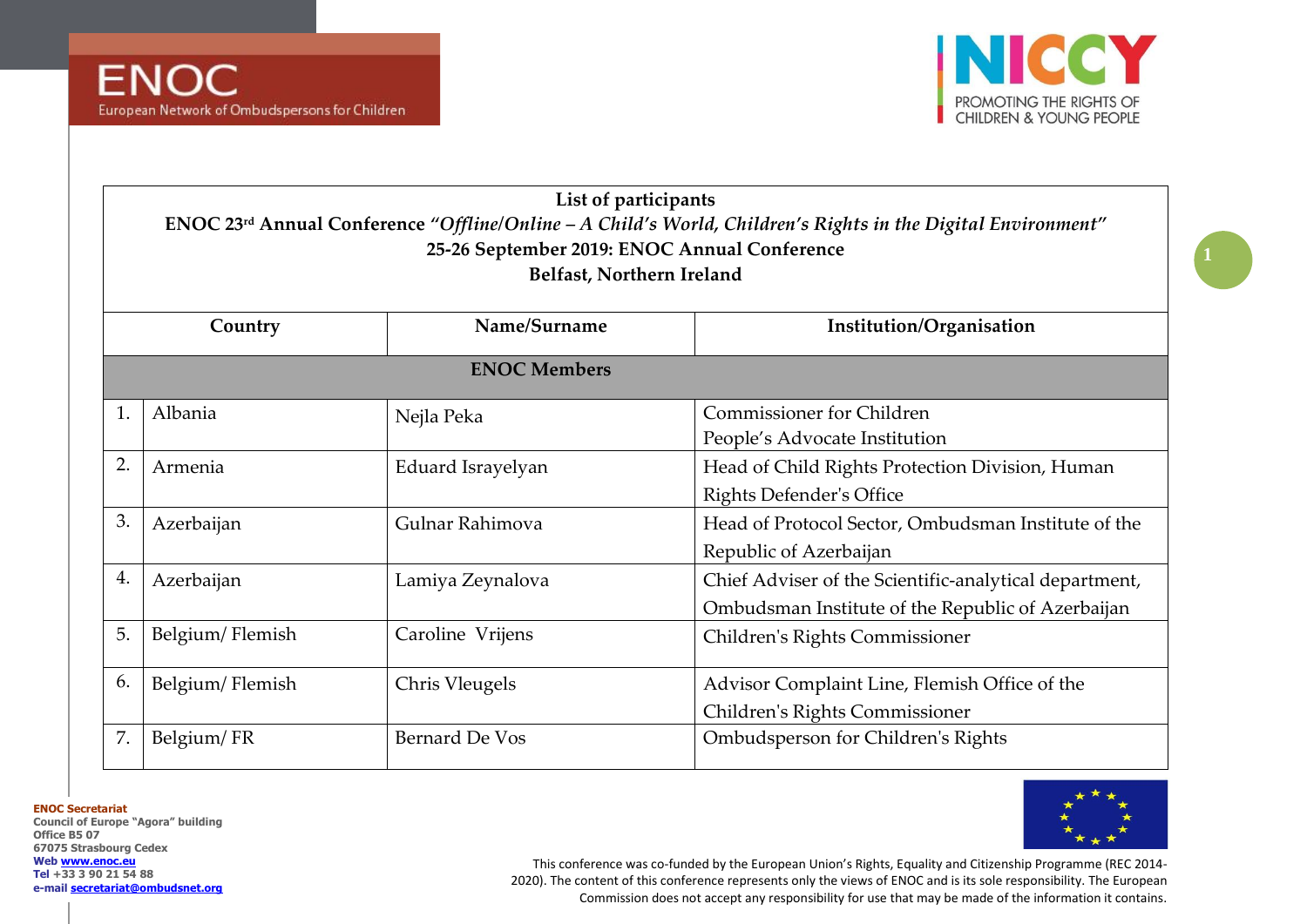

| 8.  | Belgium/FR | David Lallemand           | Communication advisor and Project manager, Office of                                   |
|-----|------------|---------------------------|----------------------------------------------------------------------------------------|
| 9.  | Croatia    | Helenca Pirnat Dragičević | the Ombudsperson for Children's Rights<br>Ombudsperson for children                    |
| 10. | Croatia    | Maja Flego                | Media advisor<br>Office of the Ombudsperson for Children                               |
| 11. | Cyprus     | Maria Rossidou            | Head of the Office of the Commissioner for Children's<br>Rights                        |
| 12. | Denmark    | Mette With Hagensen       | Chairperson, The National Council for Children                                         |
| 13. | Denmark    | Lisbeth Sjørup            | Director, The National Council for Children                                            |
| 14. | Denmark    | Søren Gade Hansen         | Chief Adviser, The National Council for Children                                       |
| 15. | Estonia    | Andres Aru                | Head of Children's and Youth Rights Department,<br>Office of the Chancellor of Justice |
| 16. | Finland    | Terhi Tuukkanen           | Senior researcher, Office of the Ombudsman for<br>Children                             |
| 17. | Finland    | Pirkko-Liisa Rautio       | Administrative Assistant, Office of the Ombudsman<br>for Children                      |
| 18. | France     | Geneviève Avenard         | The Children's Defender                                                                |
| 19. | France     | Stéphanie Carrère         | International Affairs Advisor, Children's Defender's<br>Office                         |

**ENOC Secretariat**

**Council of Europe "Agora" building Office B5 07 67075 Strasbourg Cedex Web [www.enoc.eu](http://www.enoc.eu/) Tel +33 3 90 21 54 88 e-mail [secretariat@ombudsnet.org](mailto:secretariat@ombudsnet.org)**

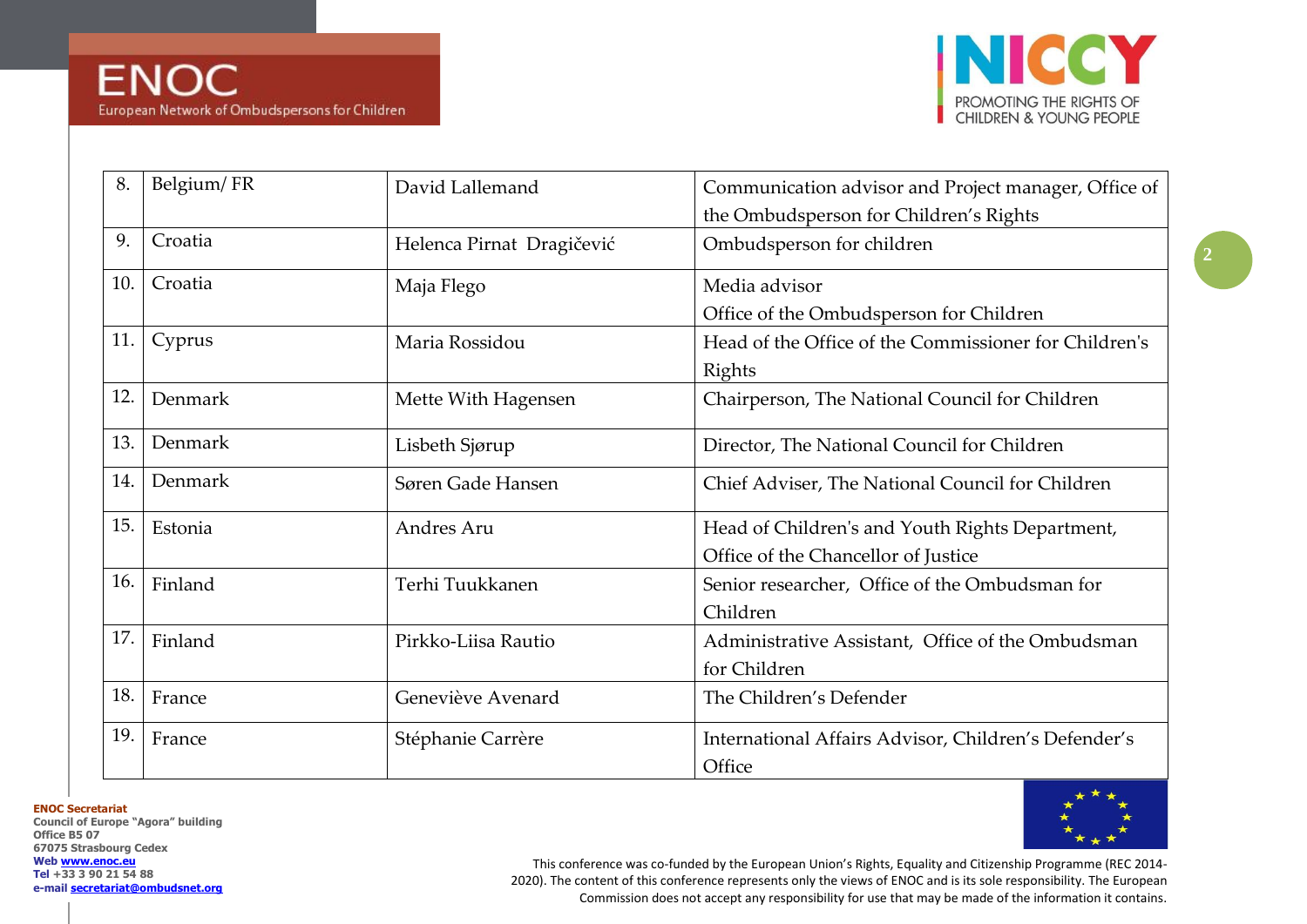

| 20. | Georgia | Maia Gedevanishvili    | Head of the Child's Rights Department of the Public<br>Defender                |
|-----|---------|------------------------|--------------------------------------------------------------------------------|
| 21. | Georgia | Mariami Botchorishvili | Chief Specialist in Child's Rights Department of Public<br>Defender's Office   |
| 22. | Greece  | Theoni Koufonikolakou  | Deputy Ombudsperson for Children's Rights,<br>Ombudsman's Office               |
| 23. | Hungary | Krisztina Bácskai      | Legal adviser, Office of the Commissioner for<br><b>Fundamental Rights</b>     |
| 24. | Iceland | Salvör Nordal          | Ombudsman for Children                                                         |
| 25. | Iceland | Gudridur Bolladottir   | Senior Legal Advisor, The Ombudsman for Children's<br>Office                   |
| 26. | Ireland | Niall Muldoon          | Ombudsman for Children                                                         |
| 27. | Ireland | Karen McAuley          | Head of Policy, Ombudsman for Children's Office                                |
| 28. | Ireland | Ciara Gill             | Policy Officer, Ombudsman for Children's Office                                |
| 29. | Ireland | Catherine Scanlon      | Caseworker, Ombudsman for Children's Office                                    |
| 30. | Ireland | Carmel Corrigan        | Head of Participation and Rights Education,<br>Ombudsman for Children's Office |

**ENOC Secretariat**

**Council of Europe "Agora" building Office B5 07 67075 Strasbourg Cedex Web [www.enoc.eu](http://www.enoc.eu/) Tel +33 3 90 21 54 88 e-mail [secretariat@ombudsnet.org](mailto:secretariat@ombudsnet.org)**

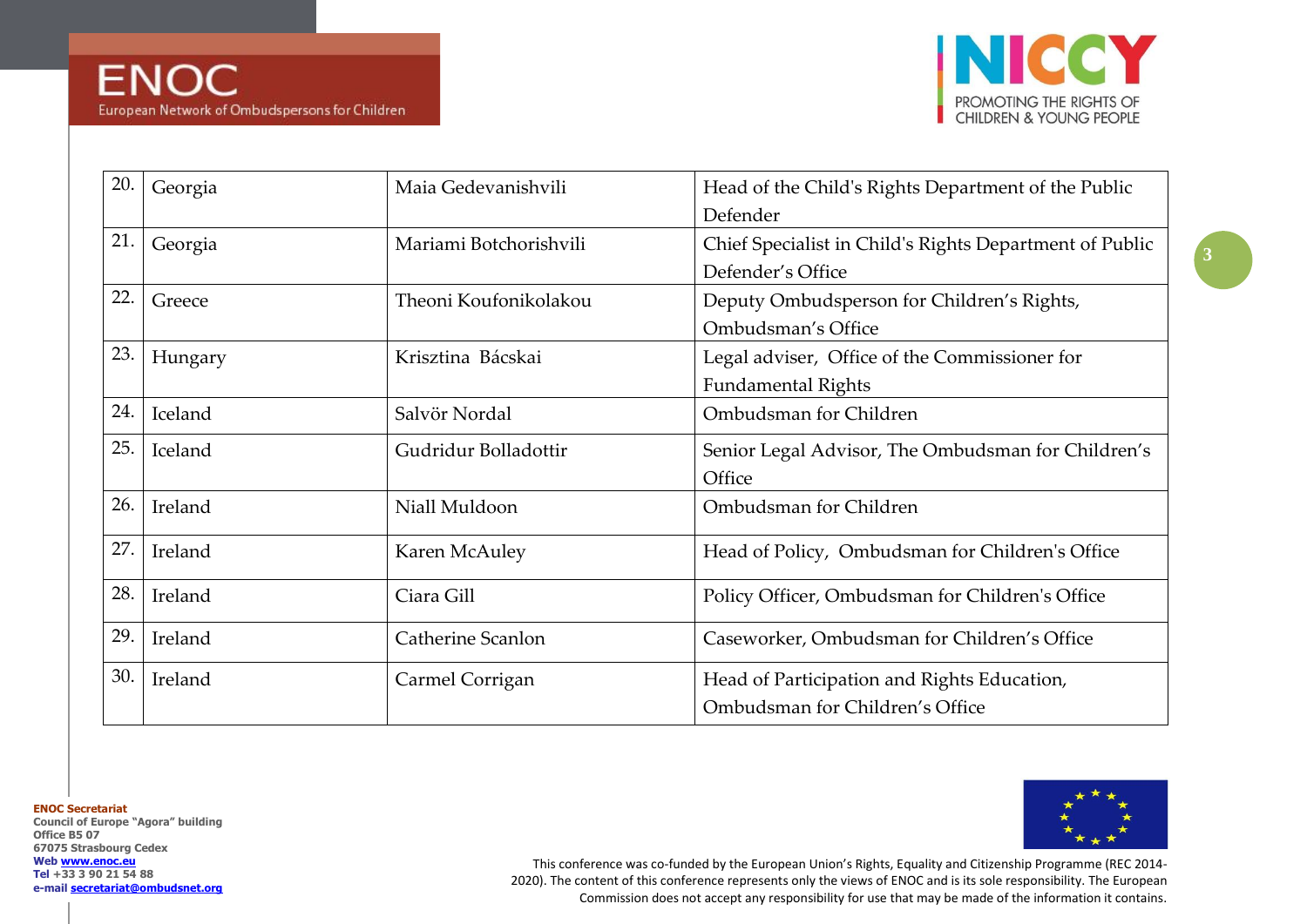

| 31. | Latvia     | Laila Grāvere      | Head of Children's Rights Division, Ombudsman's<br>Office                               |
|-----|------------|--------------------|-----------------------------------------------------------------------------------------|
| 32. | Latvia     | Agris Skudra       | Lawyer, Ombudsman's Office                                                              |
| 33. | Lithuania  | Edita Ziobiene     | Ombudsperson for Child's Rights                                                         |
| 34. | Lithuania  | Reda Jasinskiene   | Chief specialist, Office of the Ombudsperson for<br>Children's Rights                   |
| 35. | Luxembourg | René Schlechter    | Ombudsman, Ombuds-Committee for the Rights of the<br>Child                              |
| 36. | Luxembourg | Françoise Gillen   | Executive Advisor, Ombuds-Committee for the Rights<br>of the Child                      |
| 37. | Malta      | Pauline Miceli     | <b>Commissioner for Children</b>                                                        |
| 38. | Moldova    | Maia Banarescu     | Children's Ombudsperson, The People's Advocate<br>Office                                |
| 39. | Moldova    | Dumitru Darea      | Main Advisor, The People's Advocate Office                                              |
| 40. | Montenegro | Snežana Mijušković | Deputy Ombudsman, Office of the Protector of Human<br>Rights and Freedoms of Montenegro |
| 41. | Montenegro | Duška Šljivančanin | Adviser for children's rights, Office of the Protector of<br>Human Rights and Freedoms  |
| 42. | Norway     | Inga Bejer Engh    | Ombudsperson for Children                                                               |

**ENOC Secretariat**

**Council of Europe "Agora" building Office B5 07 67075 Strasbourg Cedex Web [www.enoc.eu](http://www.enoc.eu/) Tel +33 3 90 21 54 88 e-mail [secretariat@ombudsnet.org](mailto:secretariat@ombudsnet.org)**

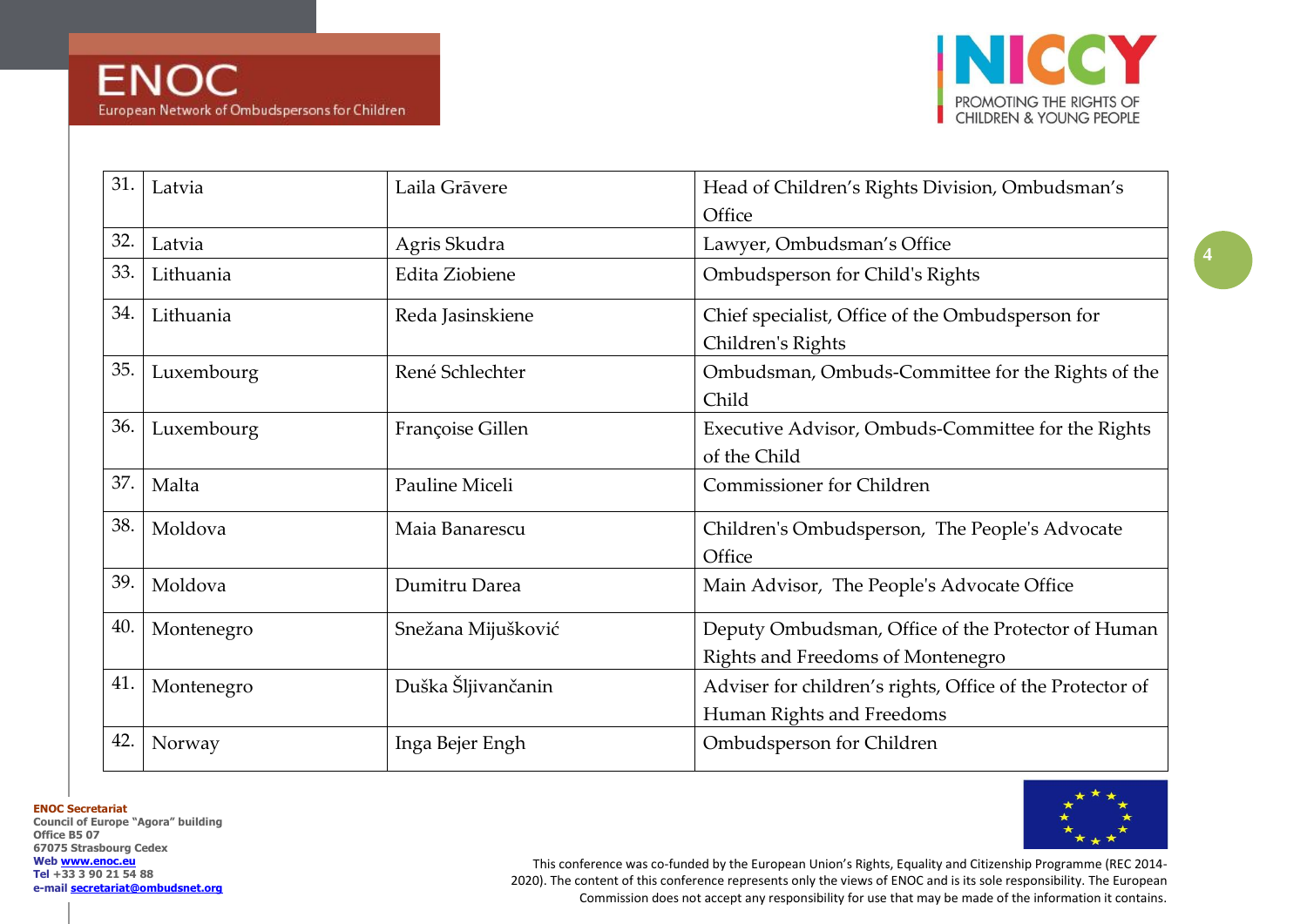

| 43. | Norway               | Kjersti Botnan Larsen            | Senior adviser, The Norwegian Ombudsman for                              |
|-----|----------------------|----------------------------------|--------------------------------------------------------------------------|
|     |                      |                                  | Children's Office                                                        |
| 44. | Poland               | Mikolaj Pawlak                   | Ombudsman for Children                                                   |
| 45. | Poland               | Agata Jasztal                    | Head of International and Constitutional Affairs                         |
|     |                      |                                  | Department, Ombudsman for Children's Office                              |
| 46. | Serbia               | Marija Podunavac                 | Chief of Cabinet, Office of the Protector of Citizens                    |
| 47. | Serbia               | Natasa Jovic                     | Assistant Secretary General, Office of the Protector of<br>Citizens      |
| 48. | Slovakia             | Andrej Kállay                    | Office of the Commissioner for<br>Expert advisor,<br>Children            |
| 49. | Spain/Andalusia      | Juan Luis Lopez Givica Andalusia | Office of the Ombudsman for Children                                     |
| 50. | Spain/Basque Country | Daniel Toda Castan               | European and International Affairs Officer, Ararteko                     |
| 51. | Spain/Catalonia      | Maria Jesus Larios               | Deputy Ombudsperson for children's rights, Catalan<br>Ombudsman's Office |
| 52. | Sweden               | Elisabeth Dahlin                 | Ombudsman for Children                                                   |
| 53. | Sweden               | Mårten Petersson                 | Director Law and Research, Office of the Children's<br>Ombudsman         |
| 54. | The Netherlands      | Margrite Kalverboer              | Ombudsperson for Children                                                |

**ENOC Secretariat**

**Council of Europe "Agora" building Office B5 07 67075 Strasbourg Cedex Web [www.enoc.eu](http://www.enoc.eu/) Tel +33 3 90 21 54 88 e-mail [secretariat@ombudsnet.org](mailto:secretariat@ombudsnet.org)**

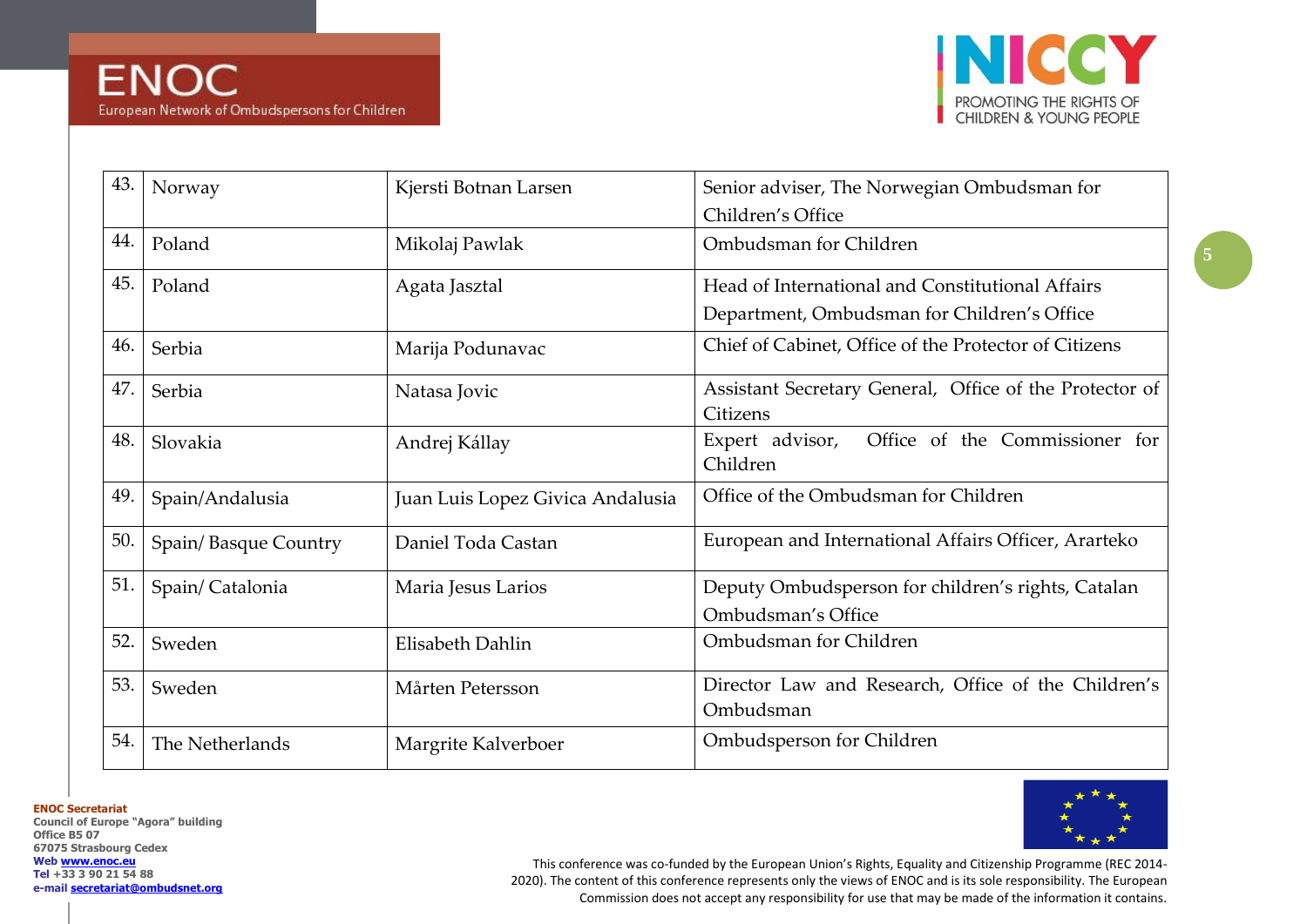

| 55. | The Netherlands     | Rhea Verheul         | Policy Advisor, Ombudsperson for Children's Office                                                         |
|-----|---------------------|----------------------|------------------------------------------------------------------------------------------------------------|
| 56. | UK/England          | Anne Longfield       | Children's Commissioner for England                                                                        |
| 57. | UK/England          | Martin Lennon        | Head of Public Affairs, Children's Commissioner for<br>England                                             |
| 58. | UK/Northern Ireland | Koulla Yiasouma      | Northern Ireland Commissioner for Children & Young<br>People (NICCY)                                       |
| 59. | UK/Northern Ireland | Mairéad McCafferty   | Chief Executive, NICCY                                                                                     |
| 60. | UK/Scotland         | <b>Bruce Adamson</b> | Children and Young People's Commissioner                                                                   |
| 61. | UK/Scotland         | Diego Quiroz         | Acting Head of Strategy, Children and Young People's<br><b>Commissioner's Office</b>                       |
| 62. | UK/Scotland         | Kara Brown           | Legal Officer (International), Children and Young<br>People's Commissioner's Office                        |
| 63. | UK/Wales            | Sally Holland        | Children's Commissioner for Wales                                                                          |
| 64. | UK/Wales            | Rachel Thomas        | Children's<br>Head of Policy & Public Affairs,<br>Commissioner's Office                                    |
| 65. | Ukraine             | Aksana Filipishyna   | Representative of the Ukrainian Parliament HR<br>Commissioner for Observance of the Rights of the<br>Child |

**ENOC Secretariat**

**Council of Europe "Agora" building Office B5 07 67075 Strasbourg Cedex Web [www.enoc.eu](http://www.enoc.eu/) Tel +33 3 90 21 54 88 e-mail [secretariat@ombudsnet.org](mailto:secretariat@ombudsnet.org)**

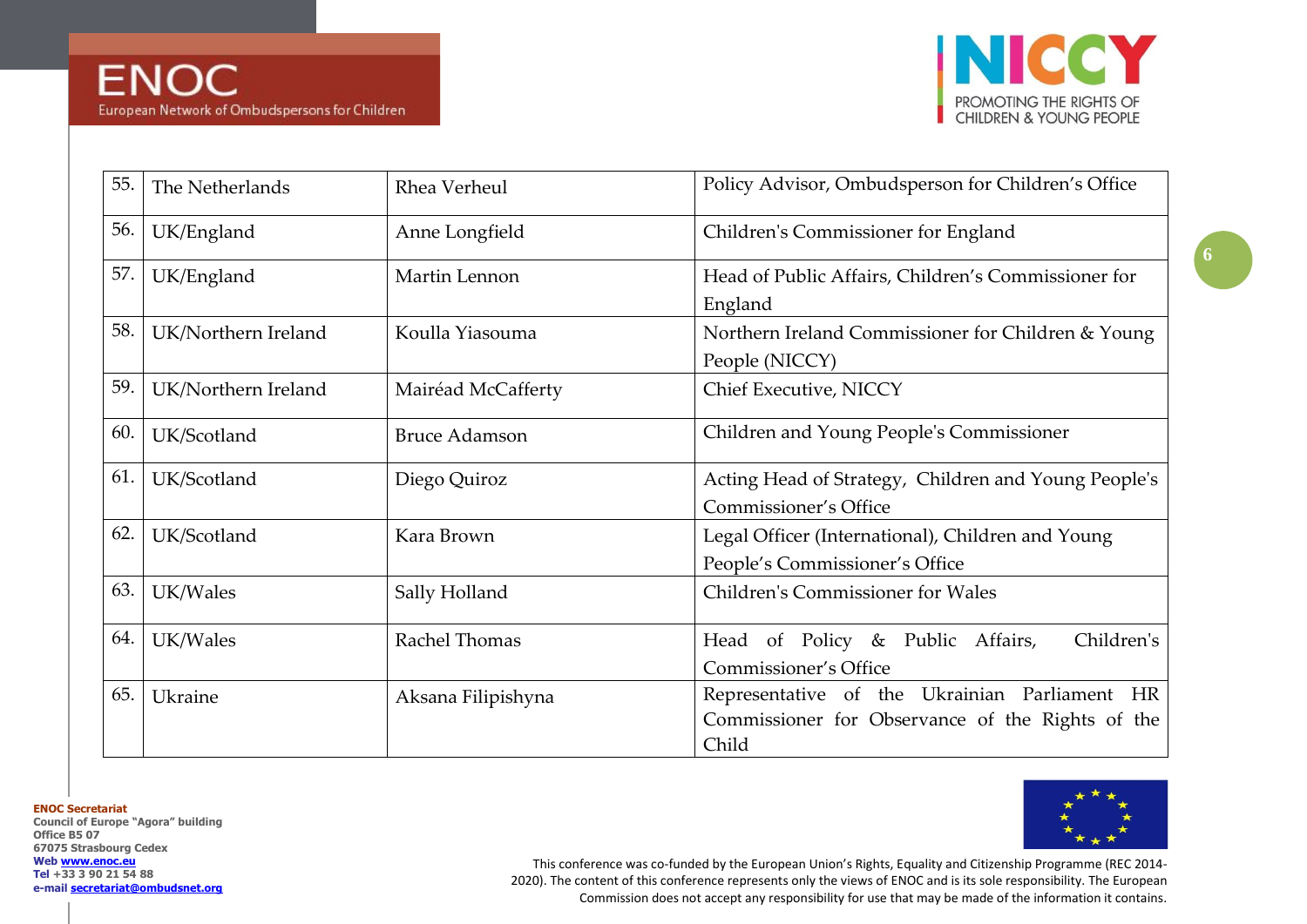

|     | <b>Observers</b>                                                                           |                   |                                                                                                               |  |
|-----|--------------------------------------------------------------------------------------------|-------------------|---------------------------------------------------------------------------------------------------------------|--|
|     | <b>Observer Ombudspersons Institutions</b>                                                 |                   |                                                                                                               |  |
| 66. | Jersey                                                                                     | Deborah McMillan  | Children's Commissioner for Jersey                                                                            |  |
| 67. | Romania                                                                                    | Adina Monica Ioja | Counsellor,<br>Department<br>Children's<br>Rights,<br>for<br>Ombudsman Institution                            |  |
| 68. | Turkey                                                                                     | Özlem Tunçak      | Ombudsman                                                                                                     |  |
| 69. | Turkey                                                                                     | Dilek Soykan      | Expert, Ombudsman's Office                                                                                    |  |
|     | Invited Inter-Governmental and Non-Governmental observer organisations, experts & speakers |                   |                                                                                                               |  |
| 70. | Council of Europe                                                                          | Gioia Scappucci   | Executive Secretary to the Lanzarote Committee                                                                |  |
| 71. | Council of Europe                                                                          | Regina Jensdottir | Head of the Council of Europe Children's Rights<br>Division                                                   |  |
| 72. | Council of Europe                                                                          | Françoise Kempf   | Council<br>Office<br>the<br>Europe<br>Advisor,<br>of<br><sub>of</sub><br><b>Commissioner for Human Rights</b> |  |
| 73. | Eurochild                                                                                  | Sean O'Neill      | Management Board Member                                                                                       |  |
| 74. | <b>European Commission</b>                                                                 | Valeria Setti     | European Commission Coordinator for the rights of<br>the child                                                |  |

**ENOC Secretariat**

**Council of Europe "Agora" building Office B5 07 67075 Strasbourg Cedex Web [www.enoc.eu](http://www.enoc.eu/) Tel +33 3 90 21 54 88 e-mail [secretariat@ombudsnet.org](mailto:secretariat@ombudsnet.org)**

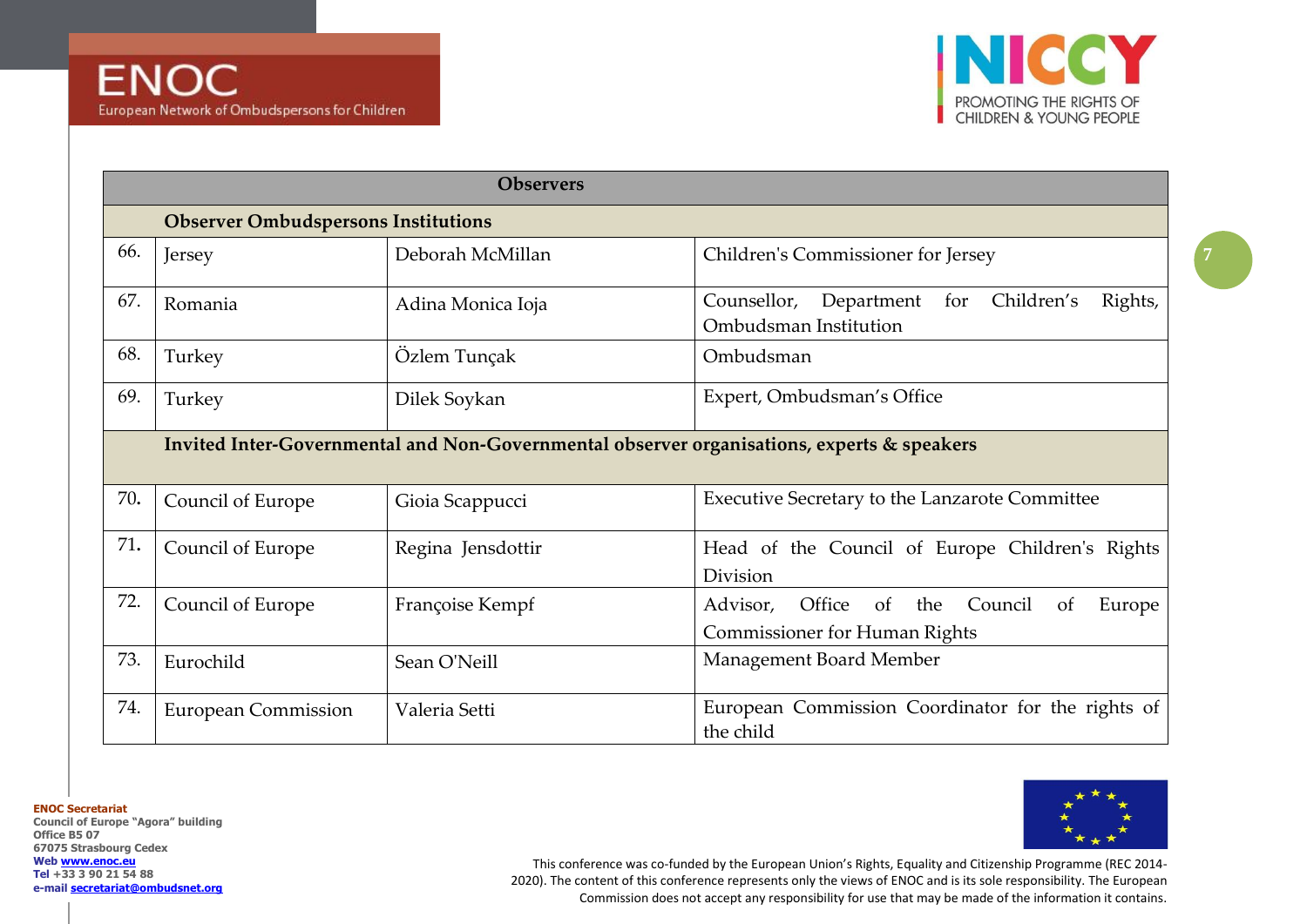

| 75. | European Parliament              | Emilio Puccio           | Coordinator of the European Parliament Intergroup on |
|-----|----------------------------------|-------------------------|------------------------------------------------------|
|     |                                  |                         | Children's Rights                                    |
| 76. | European Schoolnet               | Hans Martens            | Digital Citizenship Programme Manager                |
| 77. | <b>Independent Expert</b>        | Elizabeth Milovidov     | Consultant                                           |
| 78. | PYE Global                       | Paul Butler             | WYRED Researcher, Nexus Research, Ireland            |
| 79. | Ireland                          | Geoffrey Shannon        | Chairman of the Adoption Authority of Ireland        |
| 80. | Ukraine                          | Andrii Kuslii           | Consul of Ukraine in Edinburgh                       |
| 81. | <b>UNICEF</b>                    | Phenny Kakama           | <b>Child Protection Specialist</b>                   |
| 82. | <b>CRIN</b>                      | <b>Charlotte Cooper</b> | Campaigns Coordinator                                |
|     | Northern Ireland and UK invitees |                         |                                                      |
|     |                                  |                         |                                                      |
| 83. | Northern Ireland                 | Les Allamby             | Chief Commissioner, NI Human Rights Commission       |
| 84. | Northern Ireland                 | Mark Baker              | Assistant Director-School Improvement, Education     |
|     |                                  |                         | Authority                                            |
| 85. | Northern Ireland                 | <b>Charlene Brooks</b>  | CEO, Parenting, Northern Ireland                     |
| 86. | Northern Ireland                 | <b>Bronagh Byrne</b>    | Co-Director, Centre for Children's Rights, Queen's   |
|     |                                  |                         | <b>University Belfast</b>                            |

**ENOC Secretariat**

**Council of Europe "Agora" building Office B5 07 67075 Strasbourg Cedex Web [www.enoc.eu](http://www.enoc.eu/) Tel +33 3 90 21 54 88 e-mail [secretariat@ombudsnet.org](mailto:secretariat@ombudsnet.org)**

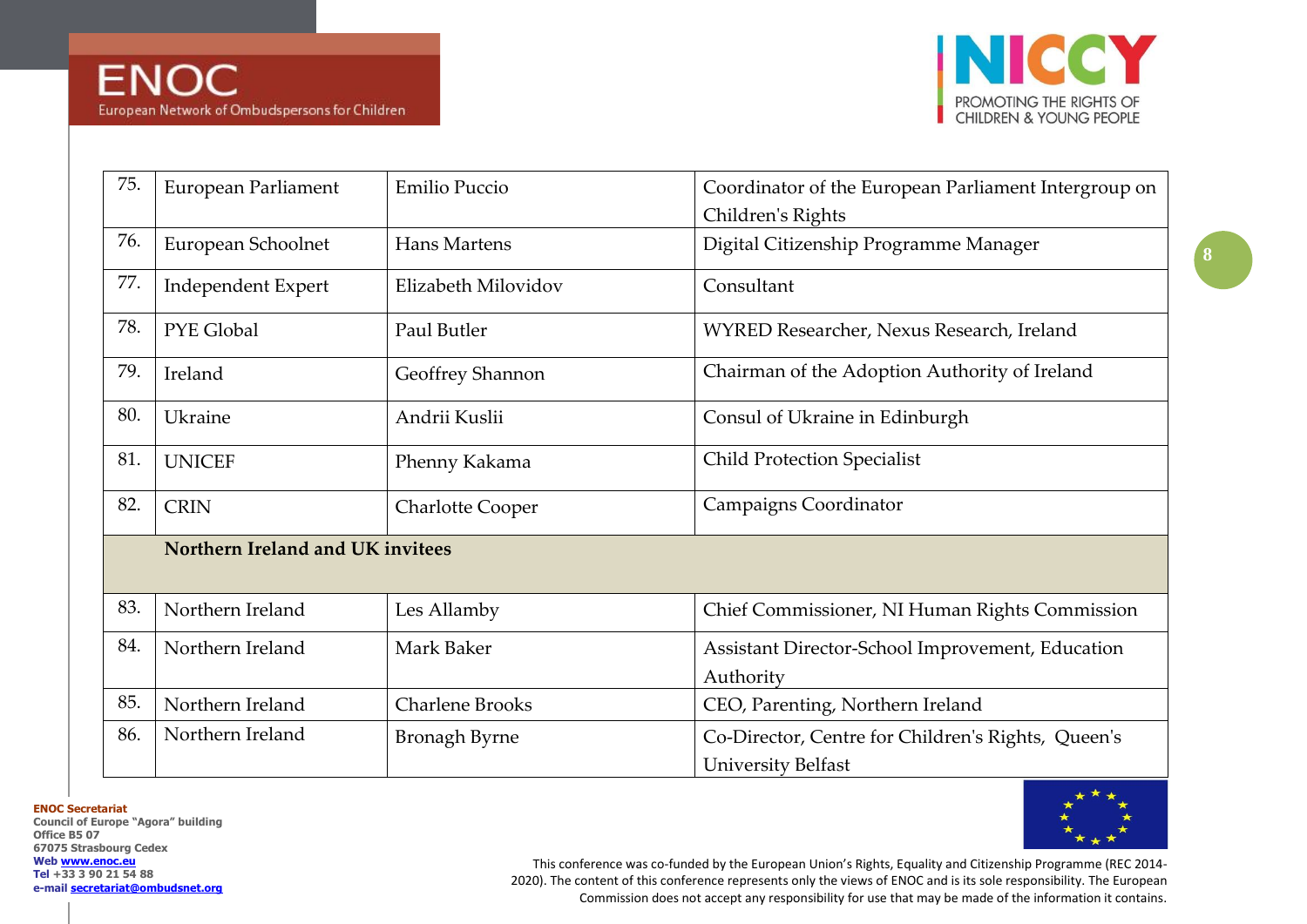

| 87. | Northern Ireland | Emma Campbell              | Training, Participation and Digital Development Lead,<br>Children's Law Centre     |
|-----|------------------|----------------------------|------------------------------------------------------------------------------------|
| 88. | <b>UK</b>        | John Carr                  | Author and Consultant on Internet Safety and Security                              |
| 89. | Northern Ireland | <b>Elaine Craig</b>        | Head of child protection support service, Education<br>Authority, Northern Ireland |
| 90. | Northern Ireland | <b>Tara-Grace Connolly</b> | Coordinator at Our Future Our Choice Northern<br>Ireland                           |
| 91. | Northern Ireland | Colm Daly                  | Head of Continuous Improvement, Education<br>Authority                             |
| 92. | Northern Ireland | Justin Edwards             | Chief Executive, CCEA, Northern Ireland                                            |
| 93. | Northern Ireland | Liz Griffith               | Policy & Research Officer, NI Human Rights<br>Commission                           |
| 94. | Northern Ireland | Maggie Hamilton            | Youth worker-MENCAP, NI                                                            |
| 95. | Northern Ireland | Michele Janes              | Head of Bernardo's NI                                                              |
| 96. | Northern Ireland | Margaret Kelly             | Director Mencap, Northern Ireland                                                  |
| 97. | Northern Ireland | Donna Kernaghan            | Research and Policy Officer, Barnardo's Northern<br>Ireland                        |
| 98. | Northern Ireland | Pauline Leeson             | Chief executive, Children in Northern Ireland                                      |

**ENOC Secretariat**

**Council of Europe "Agora" building Office B5 07 67075 Strasbourg Cedex Web [www.enoc.eu](http://www.enoc.eu/) Tel +33 3 90 21 54 88 e-mail [secretariat@ombudsnet.org](mailto:secretariat@ombudsnet.org)**

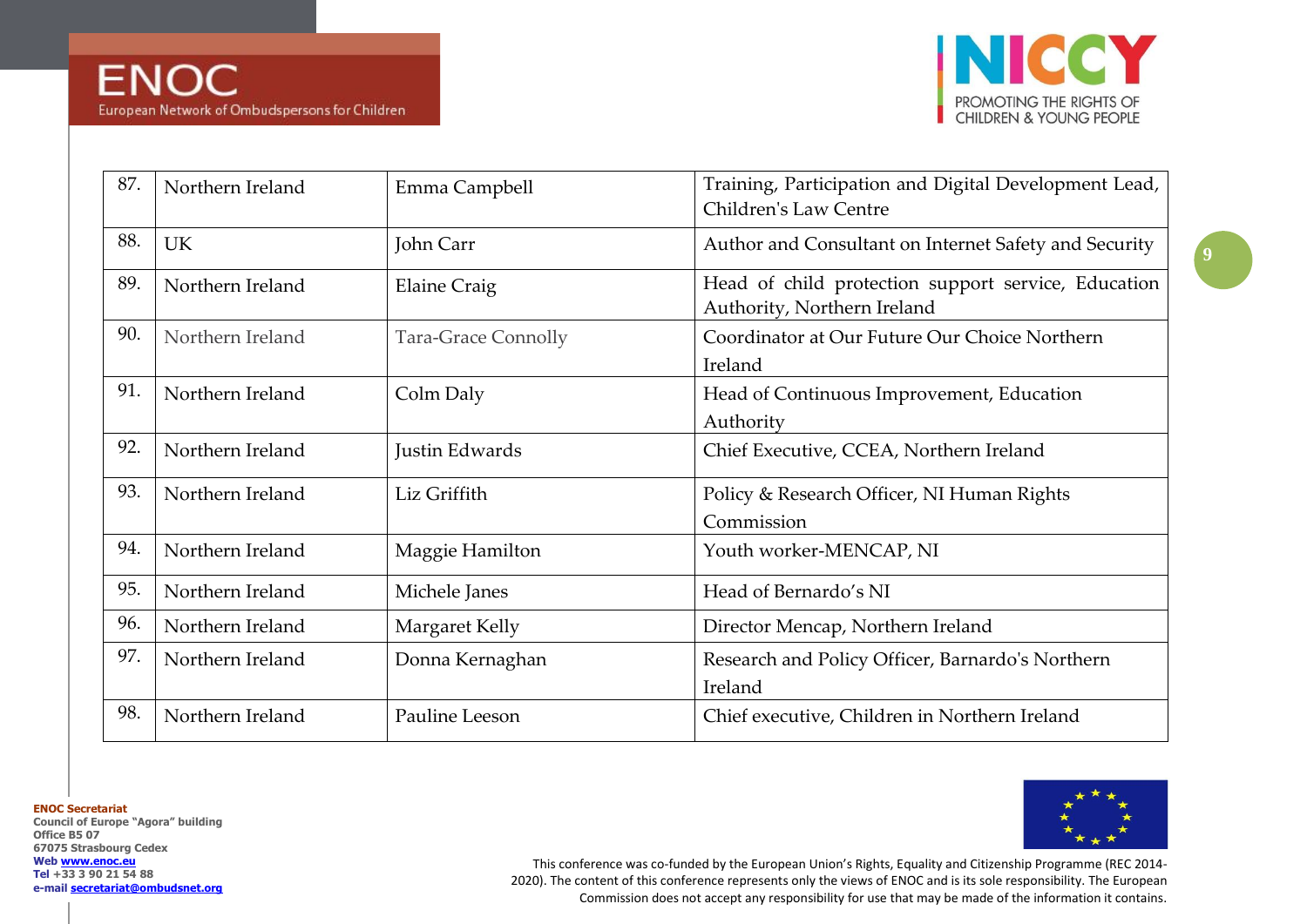

| 99.  | Northern Ireland | Laura Lundy      | Professor/Director Centre for Children's Rights,<br>Queen's University, Belfast, NI  |
|------|------------------|------------------|--------------------------------------------------------------------------------------|
| 100. | Northern Ireland | Declan McGeown   | Chief executive, Youth Justice Agency, NI                                            |
| 101. | Northern Ireland | Mairead McMullen | Clogher Valley Surestart Manager, Early Years<br>Organisation, NI                    |
| 102. | Northern Ireland | Paddy Mooney     | Director, Include Youth, NI                                                          |
| 103. | Northern Ireland | Mary O'Reilly    | Early Years International Lead, Early Years<br>Organisation, NI                      |
| 104. | Northern Ireland | Jonathan Rose    | Director, Ofcom, Northern Ireland                                                    |
| 105. | <b>UK</b>        | Sarah Starkey    | Neuroscientist, Independent Neuroscience and<br><b>Environmental Health Research</b> |
| 106. | Northern Ireland | David Sterling   | Head of the Northern Ireland Civil Service                                           |
| 107. | Northern Ireland | Alicia Toal      | Chief Executive, VOYPIC, Northern Ireland                                            |
| 108. | Northern Ireland | Martin Tyrrell   | Adviser, Department of finance, Northern<br>Policy<br>Ireland                        |
| 109. | Northern Ireland | Jung Wilkinson   | <b>DGM</b> Education                                                                 |

**ENOC Secretariat**

**Council of Europe "Agora" building Office B5 07 67075 Strasbourg Cedex Web [www.enoc.eu](http://www.enoc.eu/) Tel +33 3 90 21 54 88 e-mail [secretariat@ombudsnet.org](mailto:secretariat@ombudsnet.org)**

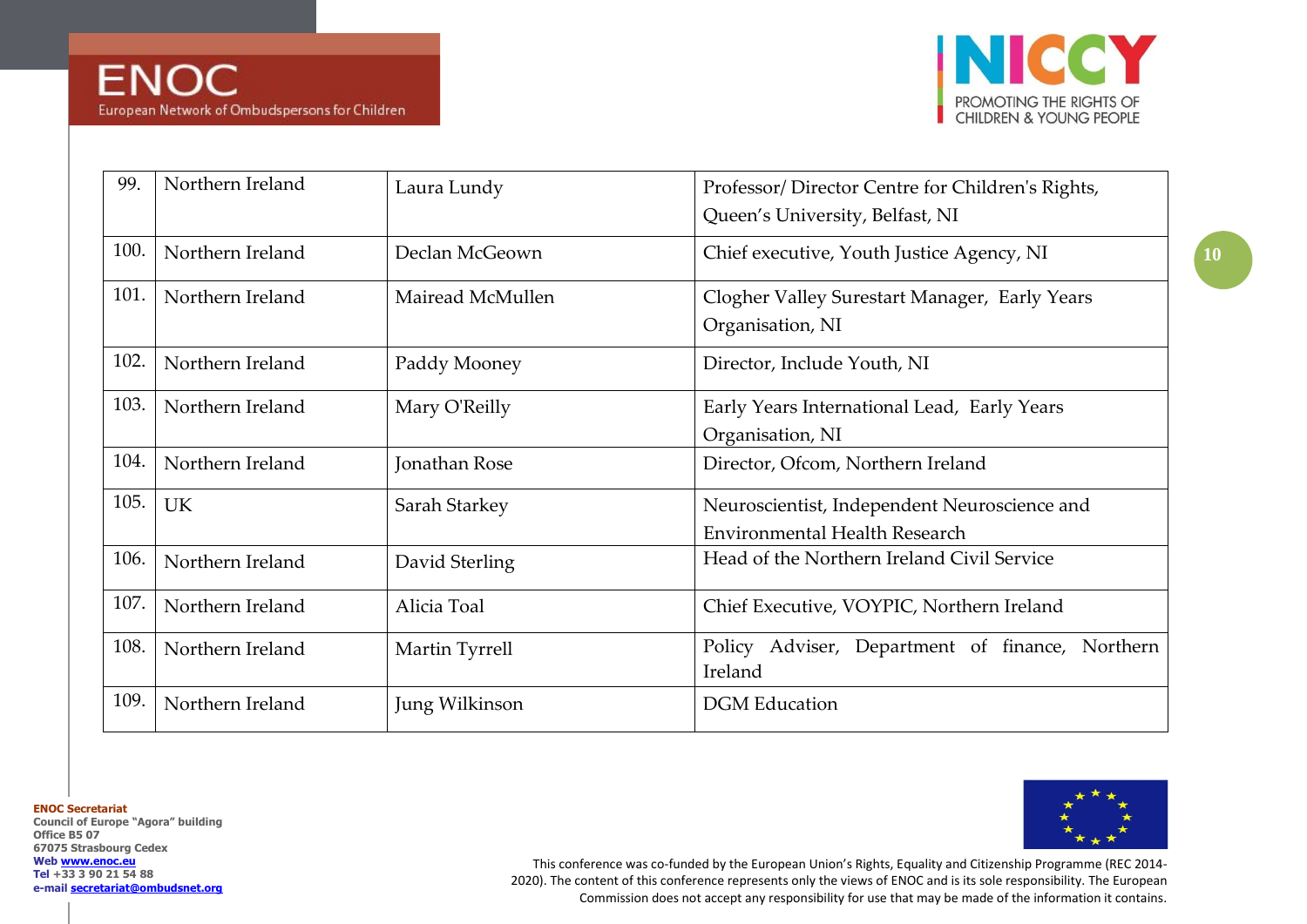

|      | Conference support & NICCY staff |                       |                                      |
|------|----------------------------------|-----------------------|--------------------------------------|
| 110. | <b>ENOC</b>                      | Polina Atanasova      | <b>ENOC Coordinator</b>              |
| 111. | <b>ENOC</b>                      | Coralie Da Silva      | <b>ENOC Assistant Coordinator</b>    |
| 112. | <b>NICCY</b>                     | Cara-Jayne Simms      | PA/ Administrative Coordinator       |
| 113. | <b>NICCY</b>                     | Paula Gillespie       | Senior Corporate Services Officer    |
| 114. | <b>NICCY</b>                     | Jennifer Bell         | Human Resources Officer              |
| 115. | <b>NICCY</b>                     | <b>Stephen Barry</b>  | <b>Finance Officer</b>               |
| 116. | <b>NICCY</b>                     | <b>Andrew McGall</b>  | <b>Communications Officer</b>        |
| 117. | <b>NICCY</b>                     | James McCreadie       | Communication and Engagement Officer |
| 118. | <b>NICCY</b>                     | Steven Chapman        | <b>Administrative Officer</b>        |
| 119. | <b>NICCY</b>                     | Chantal Hardy-Archer  | Administrative Officer               |
| 120. | <b>NICCY</b>                     | <b>Frances Neeson</b> | Receptionist                         |
| 121. | <b>NICCY</b>                     | Alex Tennant          | Head of Policy and Participation     |
| 122. | <b>NICCY</b>                     | Niamh Devlin          | Senior Policy and Research Officer   |

**ENOC Secretariat**

**Council of Europe "Agora" building Office B5 07 67075 Strasbourg Cedex Web [www.enoc.eu](http://www.enoc.eu/) Tel +33 3 90 21 54 88 e-mail [secretariat@ombudsnet.org](mailto:secretariat@ombudsnet.org)**